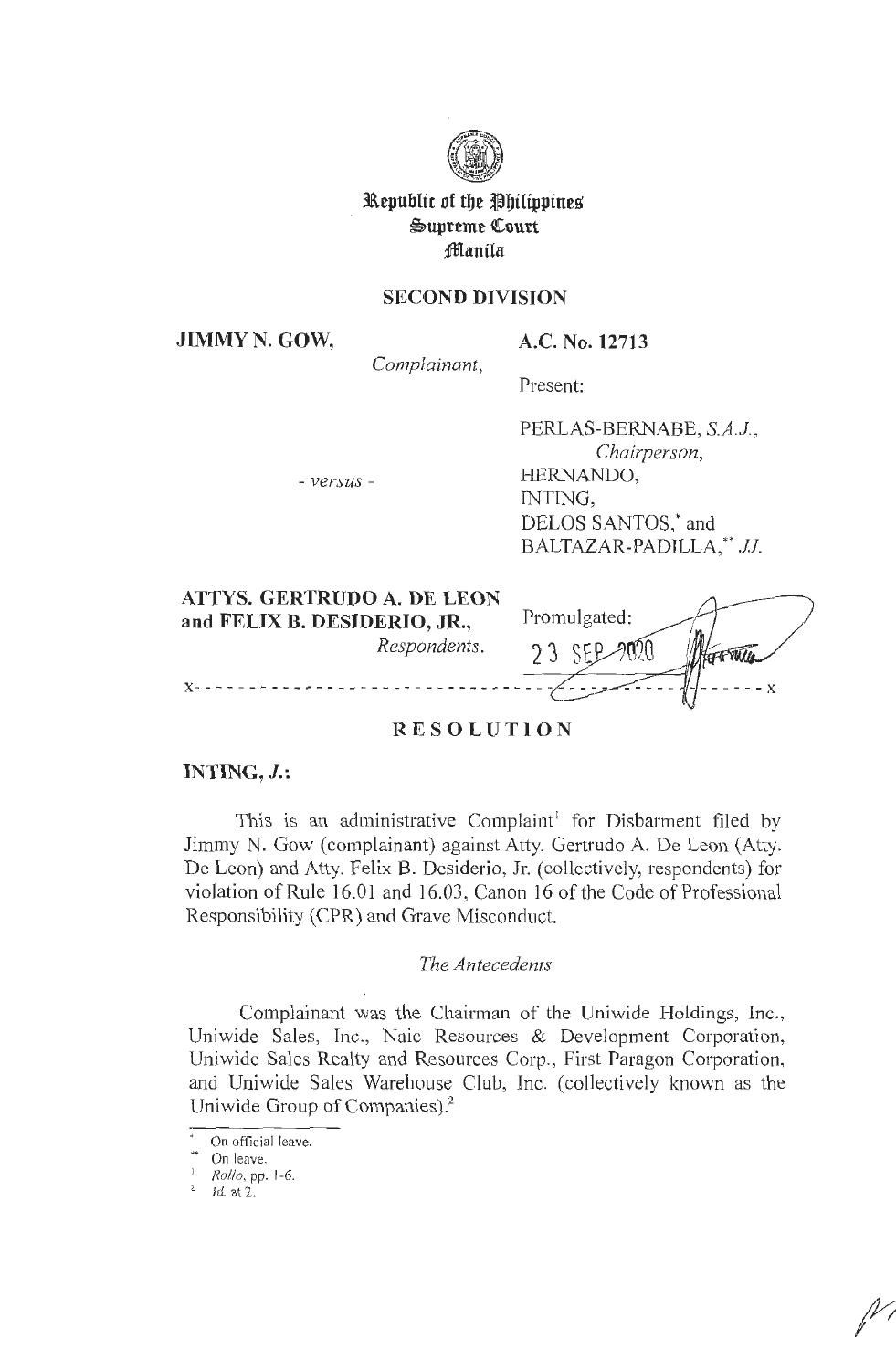In the complaint, complainant alleged the following:

Sometime in December 2014, complainant engaged the services of the De Leon and Desiderio Law Firm (respondents' law firm) to handle cases involving the Uniwide Group of Companies. 3 Pursuant to the engagement, complainant personally delivered P3,000,000.00 to Atty. De Leon to cover, among others, the acceptance fee of  $P500,000,00$  and for the cost of the operations, research, leg work, preparation of pleadings, filing of complaints, and media coverage. Respondents, however, did not draw up a formal agreement for the engagement, nor did they issue any acknowledgment or official receipt.<sup>4</sup>

After the lapse of three months, respondents did not perform any significant work regarding the Uniwide Group of Companies. This prompted complainant to ask Atty. Salvador B. Hababag (Atty. Hababag), then President of the Uniwide Group of Companies, to demand from respondents the return of the amount of P2,000,000.00. At the time, he was willing to forego the Pl,000,000.00 in the hope that respondents would return the remaining  $\overline{P}2,000,000.00$ .<sup>5</sup>

On June 1, 2015, respondents issued to complainant three postdated checks<sup>6</sup> each with a face value of  $P350,000.00$ , or a total of only Pl,050,000.00. Thereafter, no further amount was returned by respondents.<sup>7</sup>

A year later, or sometime in July 2016, complainant asked Mr. Medardo C. Deacosta, Jr. (Deacosta), Chief Finance Officer (CFO) of Uniwide Holdings, Inc., to audit the engagement of respondents' law firm. In an Affidavit<sup>8</sup> dated July 22, 2016, CFO Deacosta noted that respondents failed to deliver the output agreed upon.<sup>9</sup> In the process, CFO Deacosta reminded complainant of respondents' failure to turn over the remaining balance of Pl,950,000.00 less the discounted amount of  $P1,000,000,00$ . Thus, complainant wrote respondents a Letter<sup>10</sup> dated July 7, 2016 demanding the return of the amount of P950,000.00.

 $\frac{3}{4}$  *Id.* 

<sup>4</sup>*Id.* at 3.

*s Id.* 

*Id.* at 10.<br>*Id.* at 3

 $\frac{1}{9}$  *id.* at 12.

<sup>9</sup> *Id.* 

<sup>10</sup>*Id.* at 13.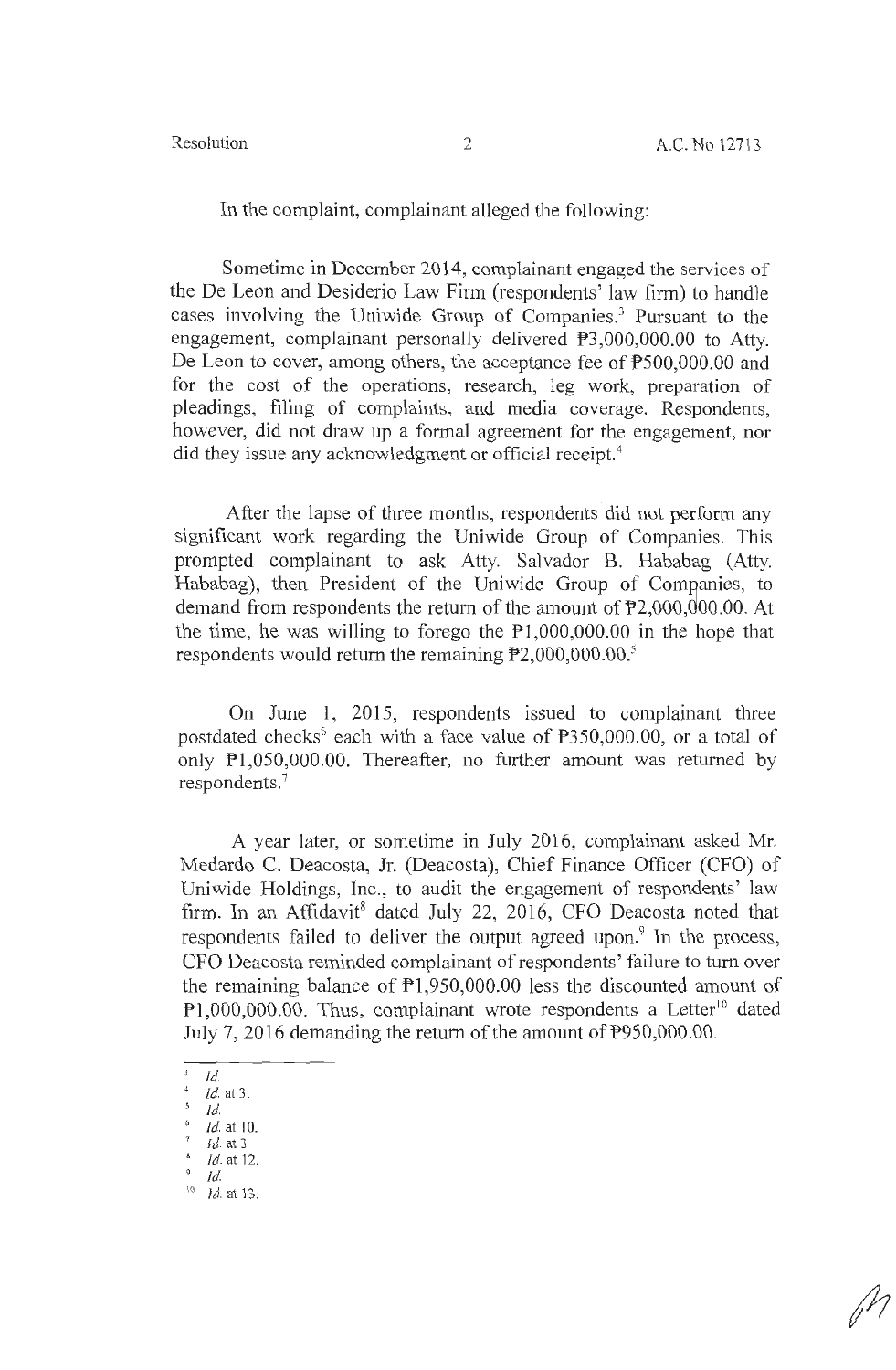However, complainant received no reply from respondents.<sup>11</sup>

Hence, the instant complaint charging respondents for failing to account and return the amount of  $\overline{P}1,950,000.00$ , which is no longer discounted.<sup>12</sup>

### *Respondents' Comment*

In their Comment, $13$  respondents averred the following:

*First,* respondents submitted to the complainant a Retainership Agreement<sup>14</sup> dated December 1, 2014 which complainant refused to sign and document, albeit the fact of his conformity thereto, on his own excuse that he, at the time, was already being haunted by several creditors. 15

*Second,* complainant, in several installments, delivered to respondents the total amount of only P2,000,000.00 and not P3,000,000.00.<sup>16</sup>

*Third,* complainant maliciously opted not to disclose the following: (1) the fact that when he tendered the Demand Letter dated July 7, 2016, respondents aptly answered it through a Reply Letter<sup>17</sup> dated July 28, 2016 which clarified the actual amount received by respondents; $^{18}$  and (2) aside from the three checks with the total of Pl,050,000.00, respondents likewise returned the amount of P300,000.00 on March 4, 2015 which complainant himself personally acknowledged and another P300,000.00 on July 3, 2015 which was acknowledged by CFO Deacosta.<sup>19</sup>

*Lastly,* the Affidavit dated March 22, 2016 allegedly executed by CFO Deacosta to support the claim that respondents failed to deliver the

<sup>11</sup>*Id.* at 4.

 $l^2$  Id.

<sup>&</sup>lt;sup>13</sup> *Id.* at 15-38.

<sup>&</sup>lt;sup>14</sup> *Id.* at 41-44.<br><sup>15</sup> *Id.* at 18.

*Id.* at 20.

<sup>&</sup>lt;sup>17</sup>*Id.* at 50-51.<br><sup>18</sup> *Id.* at 20.

<sup>19</sup> *Id.* at 28.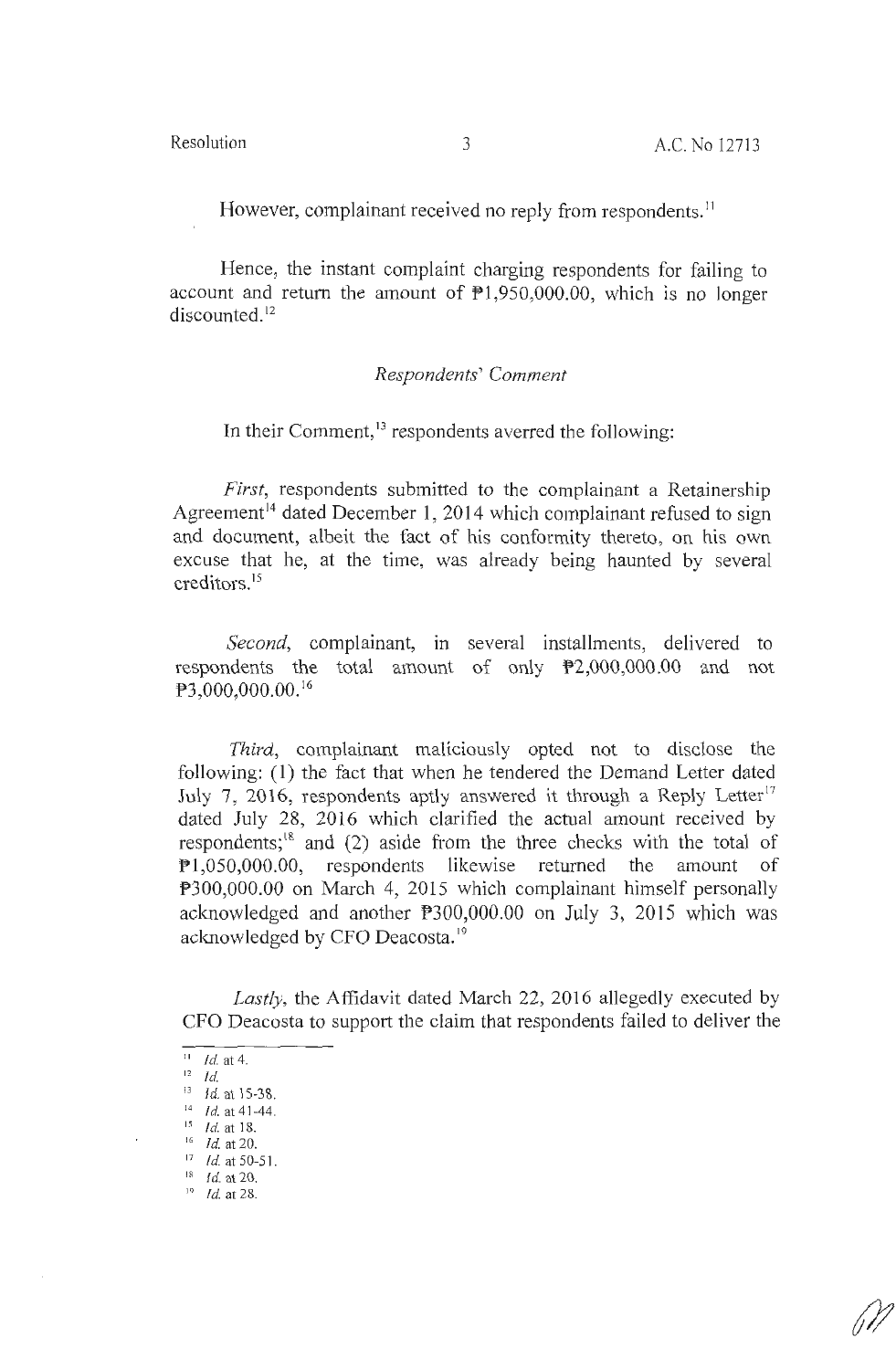output agreed upon is dubious, spurious, and downright forged. Even more, the Notarial Office of Parañaque City certified that the purported Affidavit is not on file with them which sufficiently casts doubt on its authenticity.20

#### *The Issue*

Whether respondents violated Rule 16.01 and Rule 16.03, Canon 16 of the CPR.

#### *Our Ruling*

Disbarment, being the most severe form of disciplinary sanction, is meted out in clear cases of misconduct that seriously affect the standing and character of the lawyer as an officer of the court.<sup>21</sup> In disbarment proceedings, the rule is that lawyers enjoy the presumption of innocence until proven otherwise, $22$  and the complainant must satisfactorily establish the allegations of his complaint through substantial evidence.<sup>23</sup> Stated otherwise, in order to warrant the imposition of such a harsh penalty, complainant must show by preponderance of evidence that the respondent lawyer was remiss of his or her duties, and has violated the provisions of the CPR.<sup>24</sup>

Regrettably, complainant failed to discharge the burden.

To begin with, complainant's allegation that he personally delivered, in one occasion, the entire amount of P3,000,000.00 to Atty. De Leon was not substantiated with credible proof. In an effort to lend credence to his claim, complainant presented his own handwritten notes which purportedly show the "purpose of giving [respondents] the P3,000,000.00."25 The Court notes, however, that complainant's personal notes are devoid of any evidentiary weight for being essentially selfserving. Basic is the rule that mere allegations without proof are disregarded and that charges based on mere speculation cannot be given

 $20$  *Id.* at 26-27.

<sup>&</sup>lt;sup>21</sup> In Re: Petition for the Disbarment of Atty. Estrella O. Laysa, Patricia Maglaya Ollada v. Atty. <br>*Estrella O. Laysa*, A.C. No. 7936, June 30, 2020.

<sup>&</sup>lt;sup>22</sup> *Yagong v. City Prosecutor Magno, et al.*, 820 Phil. 291, 294 (2017).<br><sup>23</sup> *Ick v. Atty. Amazona,* A.C. No. 12375. February 26, 2020.<br><sup>24</sup> *Chang v. Atty. Hidalgo,* 784 Phil. 1, 9 (2016), citing *Penilla v. Atty. Alc* (201 3). 25 *Rollo,* p. 3.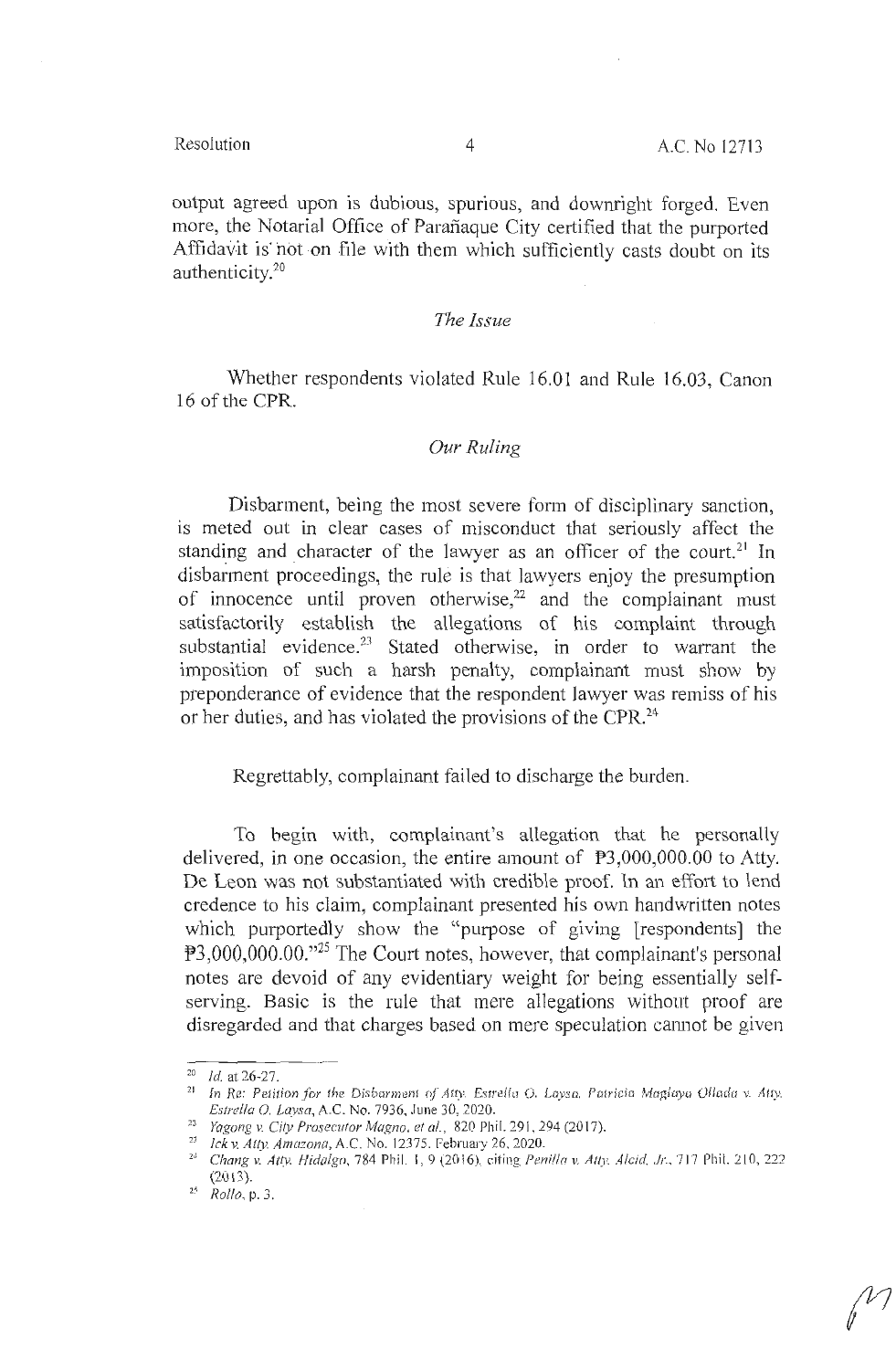credence.26 Undoubtedly, complainant's bare allegations must be disregarded for being manifestly self-serving and undeserving of any weight in law. Moreover, a perusal of the purported notes clearly indicates that they are simply a "breakdown" of the proposed/estimated cost of expenses provided by Atty. De Leon for the various legal action which complainant wanted to implement at the time.<sup>27</sup> By no stretch of imagination can the Court construe the purported notes to be an acknowledgment by respondents that the alleged amount was indeed paid or delivered to respondents.

Complainant then implies that respondents intended not to account for whatever money they received because respondents failed to draw up a formal agreement, and that they failed to issue an acknowledgment or official receipt.28

The Court, however, finds complainant's argument specious.

For one, a formal agreement is not necessary to establish attorneyclient relationship.<sup>29</sup> Thus, its absence does not affect the standing attorney-client relationship between complainant and the respondents.

For another, considering that the absence of a formal agreement between them does not affect their standing attorney-client relationship, it is with all the more reason that such absence cannot be belatedly used by complainant to support his inordinate claim that respondents "did not want to account for the P3,000,000.00 [that complainant] personally handed to [respondents]."<sup>30</sup> Besides, the Court finds it difficult to believe that complainant, after giving the gargantuan amount of  $\overline{P}3,000,000.00,000$ in cash, to Atty. De Leon, did not insist for the issuance of any receipt that would evidence his payment.

On this note, the Court senses a veneer of truth in respondents' allegations that complainant refused to sign and document the Retainership Agreement, albeit his conformity thereto, and that complainant preferred cash transactions in all his dealings with respondents in order to avoid leaving document trails for his creditors,

<sup>26</sup>*!ck* v. *Atty. Amazona,* supra note 23, citing *BSA Tower Condominium Corp.* v. *Reyes* fl, A.C. No. 11944, June 20, 2018.<br><sup>27</sup> *Rollo*, p. 7-8.<br><sup>28</sup> *Id.* at 3.

<sup>&</sup>lt;sup>29</sup> See *Urban Bank, Inc. v. Atty. Peña*, 417 Phil. 70 (2001).<br><sup>30</sup> *Rollo*, p. 3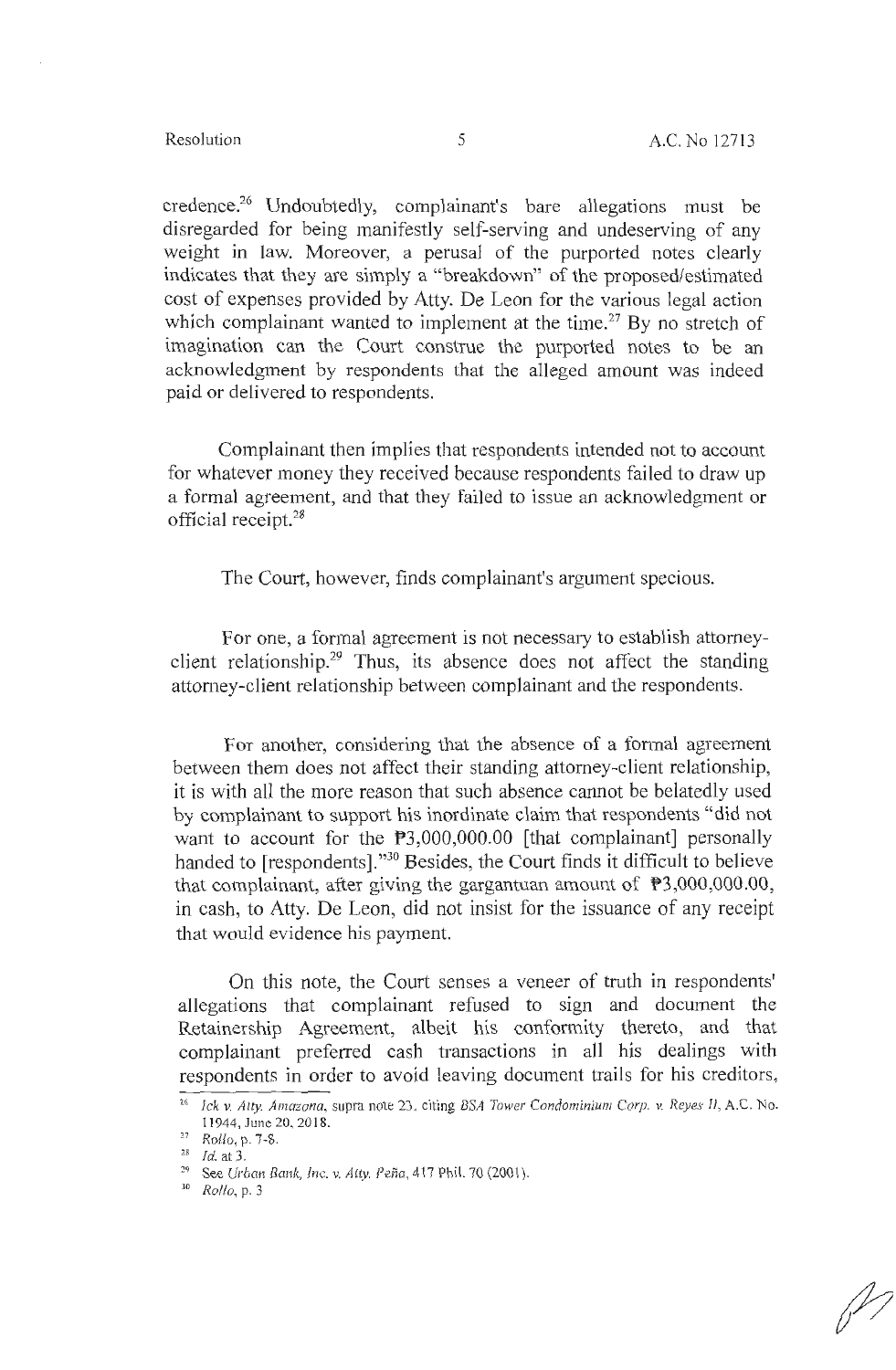because at the time, complainant was being haunted by several creditors and that several cases were already filed against him and his companies. $31$ 

It is settled that the Court may deny a litigant relief if his conduct has been inequitable, unfair, and dishonest as to the controversy in issue. 32

To be sure, complainant could have easily asked for an acknowledgment or an official receipt from respondents, but it was his intention not to. Thus, complainant has only himself to blame. Furthermore, it has not escaped the attention of the Court that complainant did not disclose the fact: (1) that aside from the three postdated checks, 33 respondents likewise returned the additional amount of  $\mathbb{P}600,000.00;$ <sup>34</sup> and (2) that respondents submitted to complainant a Reply Letter<sup>35</sup> dated July 28, 2016 clarifying the actual amount they received; complainant tendered no protest and is thereby deemed to have acquiesced thereto.

Instead, complainant filed the instant complaint on December 12, 2019, or more than three years from the alleged failure to account and return the alleged amount to him.36 While the ordinary statute of limitations have no bearing in a disbarment proceeding, $37$  it is wellentrenched in jurisprudence that an unexplained delay in the filing of the instant complaint creates suspicion on the motive of complainants.<sup>38</sup> In this case, no explanation was given by complainant for the unusual delay in the institution of the instant complaint. Worse, complainant submitted a dubious affidavit to support his claim that respondents " failed to deliver the output agreed upon."<sup>39</sup>

Even a side glance at CFO Deacosta's signature on the purported affidavit<sup>40</sup> as against his signatures appearing in the acknowledgment

 $J1$  *Id.* at 18.

<sup>&</sup>lt;sup>32</sup> Jenosa, et al. v. Rev. Fr. Delariarte, ct al., 644 Phil. 565, 573 (2010), citing *University of the Philippines v. Hon Catungal, Jr.*, 338 Phil. 728, 743-744 (1997).

<sup>33</sup> *Rollo*, p. 10.

<sup>&</sup>lt;sup>34</sup> *Id.* at 132-133.<br><sup>35</sup> *Id.* at 50-51

 $\frac{35}{36}$  *Id.* at 50-51.

<sup>&</sup>lt;sup>37</sup> *Calo, Jr. v. Degamo, 126 Phil. 802, 805-806 (1967). Vallering Vallery Valdez v. Judge Valera, 118 Phil.* 38 *Valdez v. Judge Valera, 171 Phil.* 217, 221 (1978): See also *Salamanca v. Atty. Bautista, 118 Phil.* 473 ( 1963). 39 *Rollo,* p. 27.

<sup>·</sup> <sup>10</sup>*Id.* at 12.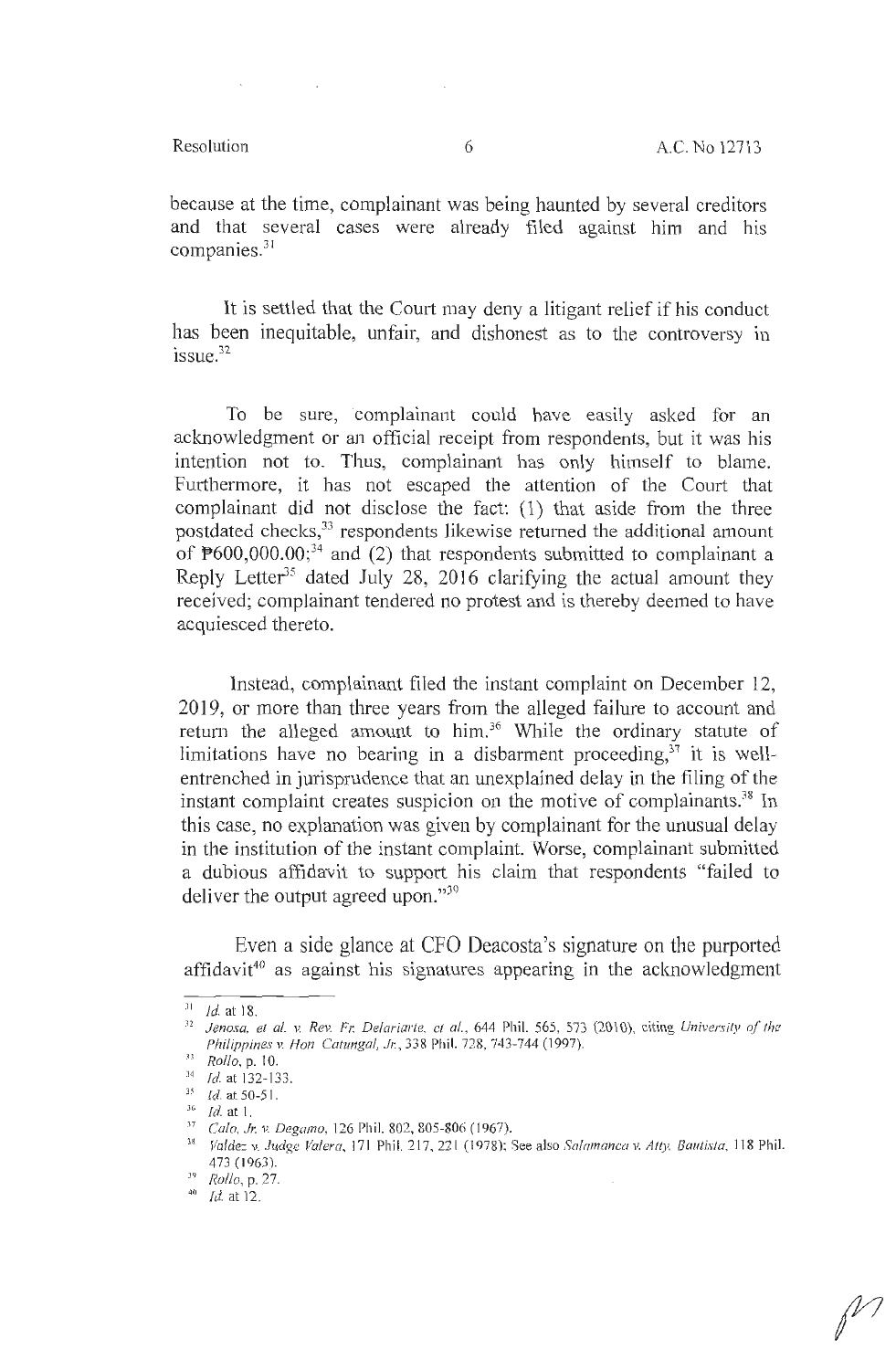receipts of the turn-over of files dated March 3,  $2015^{41}$  and March 5,  $2015<sup>42</sup>$  will reveal that it is not his signature. Moreover, the Notarial Office of Parañaque City issued a Certification<sup>43</sup> which states that per available records, the Affidavit dated July 22, 2016, purportedly made by CFO Deacosta does not exist, viz.:

THIS IS TO CERTIFY that as per available records of this office, there is no document denominated as AFFIDAVIT dated July 22, 2016 with Document No. 355, Page No. 72, Book No. XXXIII, Series of 2016 allegedly notarized by Atty. Josef Cea Maganduga.<sup>44</sup>

This casts doubt as to the affidavit's existence and due execution.<sup>45</sup>

The highly fiduciary nature of an attorney-client relationship imposes upon the lawyer the duty to account for the money received from his client; and that his failure to return upon demand the money he received from his client gives rise to the presumption that he has appropriated the same for his own use.<sup>46</sup>

In this case, the records overwhelmingly show that respondents did not violate Rule 16.01 and Rule 16.03, Canon 16 of the CPR, to wit:

 $CANON$  16  $-$  A lawyer shall hold in trust all moneys and properties of his client that may come into his possession.

Rule  $16.01 - A$  lawyer shall account for all money or property collected or received for or from the client.

**xxxx** 

Rule  $16.03 - A$  lawyer shall deliver the funds and property of his client when due or upon demand.

However, he shall have lien over the funds and may apply so much thereof as may be necessary to satisfy his lawful fees and disbursements, giving notice promptly thereafter to his client. He shall also have a lien to the same extent on all judgments and executions he has secured for his client as provided for in the Rules of Court.

Also, it was not shown that respondents failed to account for the money which they received from complainant.

fn fact, on March 4, 2015, even before the issuance of the formal demand letter<sup>47</sup> dated March 31, 2015, respondents had already returned

<sup>41</sup>*Id.* at 52-53. 42 Id. at 54-55. 41 *Id.* al 130.

<sup>44</sup>*Id.* 

*<sup>45</sup> Agagon v. Atty. Bustamante,* 565 Phil. 581, 586 (2007). 46 *Francia* v. *Atty. Sagario,* A.C. No. I 0938, October 8.2019. 47 Rolfv, p. 9.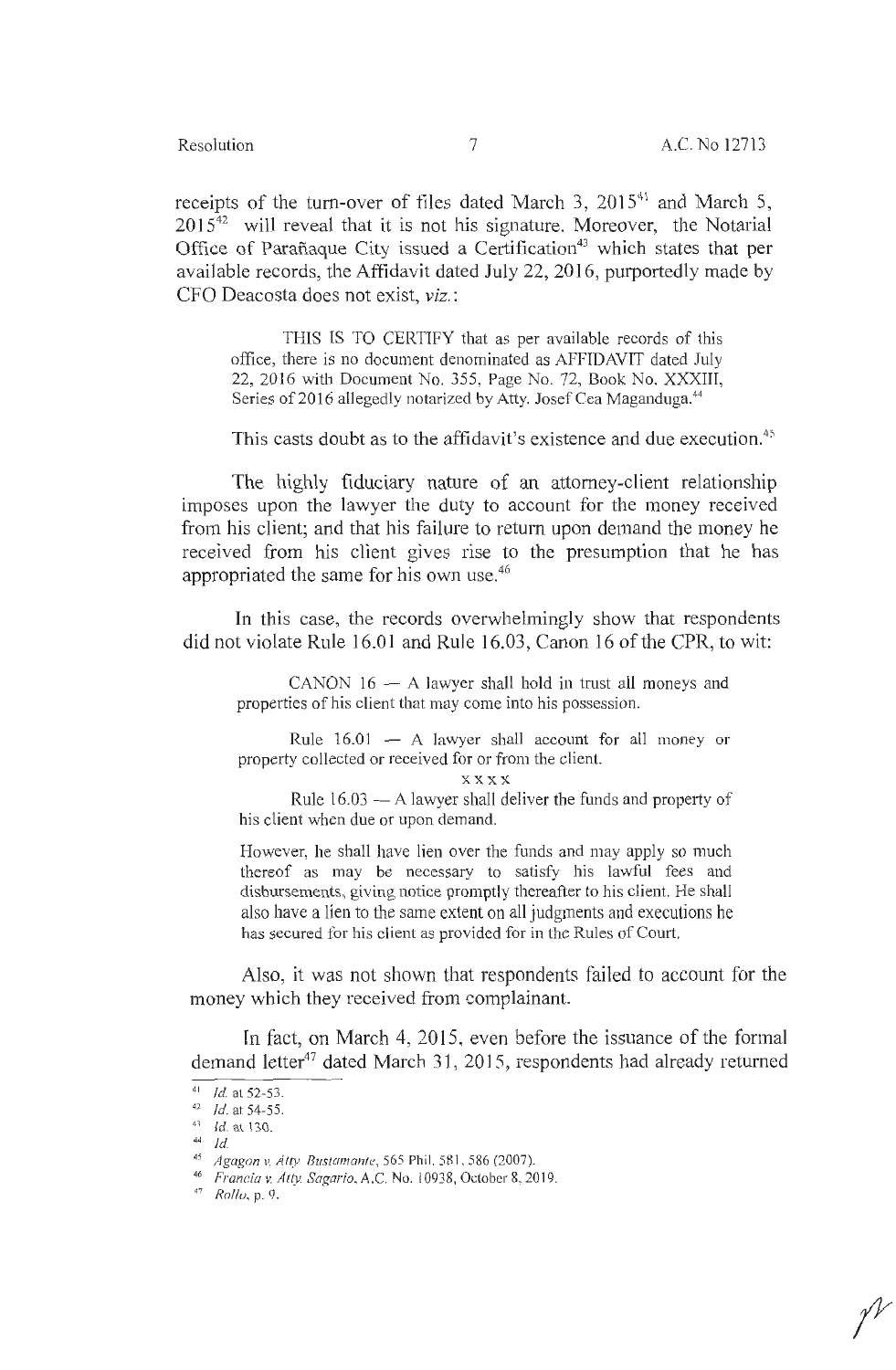P300,000.00 which complainant himself personally acknowledged.<sup>48</sup> Subsequently, respondents issued three postdated checks with the total of only Pl ,050,000.00 on June 1, 2015, and another P300,000.00 which was received by CFO Deacosta on July 3, 2015.<sup>49</sup> Thus, out of the sum of P2,000,000.00 given by complainant to respondent, the latter was able to return Pl ,650,000.00.

As to the remaining balance of  $P350,000.00$ , the records show that it was utilized by the respondents for the preparation and filing of the complaint against the former and current officials of the Philippine Reclamation Authority now Public Estates Authority including the expenses for operations, research, leg work and media expense.<sup>50</sup>

Under the principle of *quantum meruit,* recovery of attorney's fees is authorized when the attorney-client relationship was terminated through no fault of the lawyers.<sup>51</sup> Furthermore, the case of *National* Power Corp. v. Heirs of Macabangkit Sangkay<sup>52</sup> teaches us that attorney's fees on the basis of *quantum meruit* is a device used to prevent unscrupulous clients from running away with the fruits of the legal services of counsel without paying for it and also avoids unjust enrichment on the part of the attorney himself. Here, the amount of P350,000.00 that was not returned to the complainant simply represents the legal fees and expenses incurred in relation to the services actually rendered and accomplished.

Evidently, complainant has no basis in asking for the return of an amount which is more than what he actually gave to the respondents.

While the Court will not hesitate to punish erring lawyers who are shown to have failed to live up to their sworn duties, neither will the Court hesitate to extend its protective arm to lawyers who are at times maliciously charged. 53 Complainant's failure to discharge its burden of showing that the acts of the respondents truly violated the CPR warrants the dismissal of the instant administrative complaint.

<sup>&</sup>lt;sup>48</sup> *Id.* at 132.<br><sup>49</sup> *Id.* at 133.

<sup>&</sup>lt;sup>50</sup> See Complaint-Affidavit filed with the Office of the Ombudsman on December 15, 2014, *id.* at 56-70. 51 *Reyes Cristobal v. Ocson,* 44 Phil. 489, 496-497 ( I 923 ). 52 67 1 Phil. 569 (2011 ). 53 *Burgos v. Atty. Berebe,~* A.C. No. 12666, March 4. 2020, citing *Guanzon v. Dojillo,* A.C. No. 9850,

August 6, 2020.